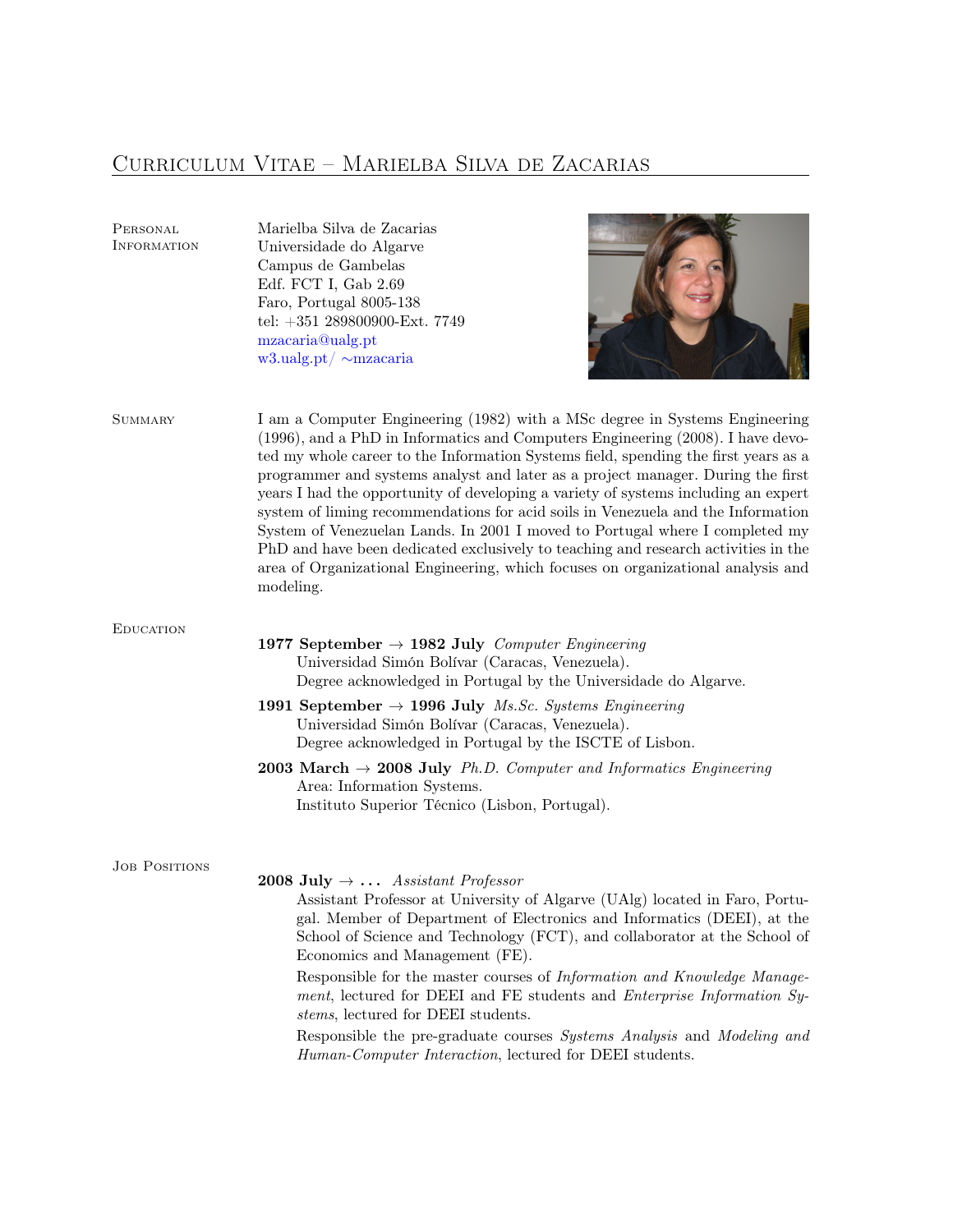#### 2001 May  $\rightarrow$  2008 June Lecturer

Lecturer at UAlg. Responsible for the disciplines of Database Systems, Software Engineering, Computer Architecture, Imperative Programming, and Systems Programming. I also created and lectured Enterprise Information Systems.

## 1997 September  $\rightarrow$  2001 April *Project Manager*

Project Manager at DELFOS (Valencia, Venezuela). Project Management activities. Client relationship management. Elaboration of systems specification and documentation. Data base conceptual design. Reporting to general management. Planning of user training courses

### 1995 September  $\rightarrow$  1996 July Teaching Assistant

Teaching Assistant at Simón Bolívar University (Caracas, Venezuela). Assistant in laboratories of Database Systems and Information Systems disciplines

# 1993 January  $\rightarrow$  1995 August IT Consultant

Self-employed IT Consultant (Maracay, Venezuela). Hardware and software requirement identification and specification of small organizations. Software installation and configuration

## 1983 January  $\rightarrow$  1992 December Informatics Specialist

Informatics Specialist at FONAIAP (now INIA) an Agricultural and Veterinary Research Center (Maracay, Venezuela). Responsible for user requirements identification and specification, systems development and user training.

Major development projects: Information System for Research Projects Budget Planning. Information System for Budget Control of Research Projects. Expert System for Fertilizing Recommendations for Soils in Venezuela. Expert System for Liming Recommendations for Acid Soils in Venezuela. Coauthor of a book on this topic.

#### Research Interests

- Individual, inter-personal and group work patterns and practices
- Organizational theories, models and concepts
- Enterprise Architectures and Ontologies
- Agent-Oriented Conceptual Modeling
- Business Activity Modeling and Monitoring
- Context & Competency models
- Social Web
- Semantic technologies
- Interaction Design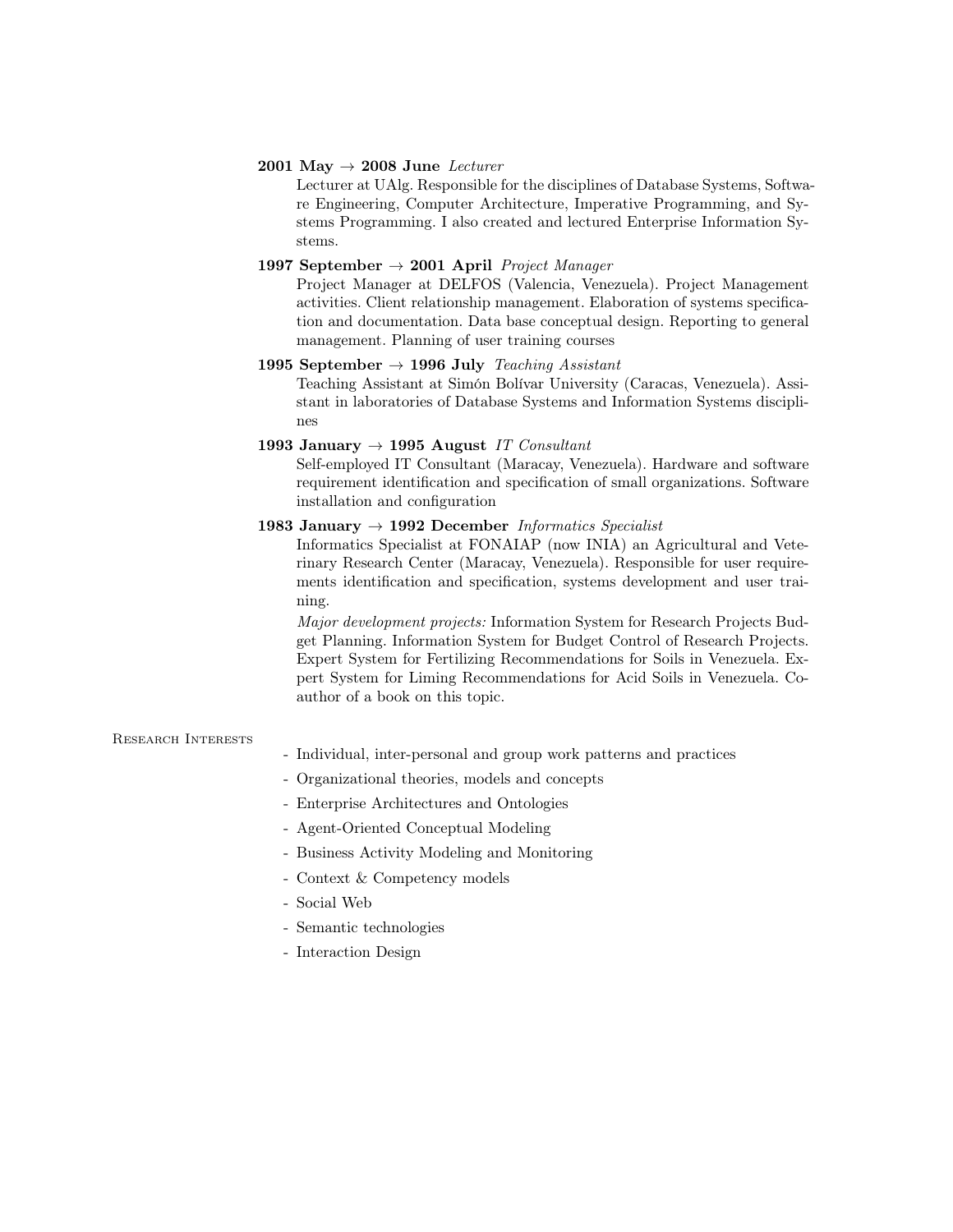| <b>AFFILIATIONS</b> | $2003 \rightarrow 2009$ INOV                                                                                                                                                                        |
|---------------------|-----------------------------------------------------------------------------------------------------------------------------------------------------------------------------------------------------|
|                     | Member of the Organizational Engineering group of the INOV (Lisbon, Po-<br>rtugal)                                                                                                                  |
|                     | $2008 \rightarrow \ldots$ Nucleo IDT-Algardata<br>Member of the Research and Development nucleus of Algardata, (Loulé,<br>Portugal)                                                                 |
|                     | 2010 April $\rightarrow$ <i>CIEO</i><br>Member of the Research Center for Spatial and Organizational Dynamics<br>(Faro, Portugal)                                                                   |
| <b>BOARDS</b>       |                                                                                                                                                                                                     |
|                     | $2008 \rightarrow \ldots$ MEIE<br>Member of the Executive Board of the Master Program "Empreendorismo e<br>Economia da Inovação" (MEIE) lectured by the Economics and Management<br>Faculty at UAlg |
|                     | $2008 \rightarrow \ldots$ PDGIT                                                                                                                                                                     |
|                     | Member of the Executive Board of the PhD Program "Gestão da Inovação<br>e do Territorio" (PGDIT) from the Economics and Management Faculty at<br>UAlg                                               |
|                     | $2009 \rightarrow \ldots$ IJODE<br>Member of the Editorial board of the International Journal in Organizatio-<br>nal Design and Engineering (IJODE)                                                 |
|                     | $2010 \rightarrow \ldots$ CIEO                                                                                                                                                                      |
|                     | Member of the Executive Board of the CIEO Research Center at UAlg.<br>Responsible for online marketing policy                                                                                       |
| PROGRAM             |                                                                                                                                                                                                     |
| <b>COMMITTEES</b>   | - ACM-SAC Conference - Organizational Engineering Track (2006-2011)<br>- Context-based reasoning & Context Awareness Workshop (CaCoA 2007)                                                          |
|                     | - 1st Enterprise Engineering Working Conference (EEWC 2011)                                                                                                                                         |
|                     | - Collaborative Modeling minitrack at HICSS-45 (2011)                                                                                                                                               |
|                     | - Conference on Electronics, Telecommunications and Computers (CETC 2011)                                                                                                                           |
|                     | - 7th International Workshop on Modelling and Reasoning in Context (MRC<br>2011)                                                                                                                    |
|                     | - 7th International Workshop on Modelling and Reasoning in Context (MRC)<br>2008)                                                                                                                   |
|                     | - 4th Brazillian Workshop on Semantic Web and Education (WSWED@SBIE-                                                                                                                                |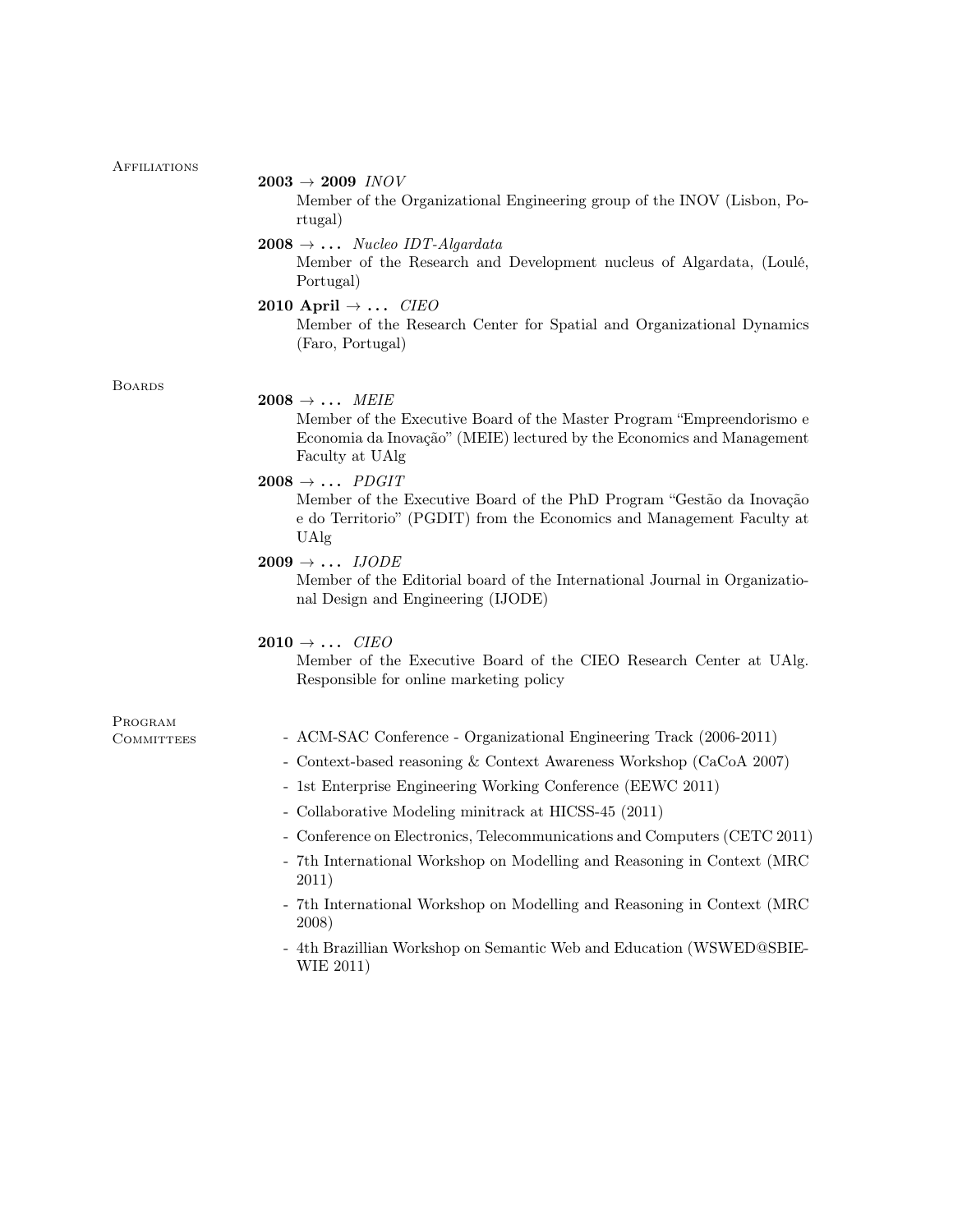| ORGANIZING<br>COMMITTEES             | - 1st Workshop on Organizational Engineering and Design, IWODE 2009<br>- MRC 5th Workshop on Modeling and Reasoning in Context, MRC 2008<br>- MRC 6th Workshop on Modeling and Reasoning in Context, MRC 2010<br>- 12th European Conference on Creativity and Innovation, ECCI 2011                                                                                                                                                                                                                                                        |
|--------------------------------------|--------------------------------------------------------------------------------------------------------------------------------------------------------------------------------------------------------------------------------------------------------------------------------------------------------------------------------------------------------------------------------------------------------------------------------------------------------------------------------------------------------------------------------------------|
| PHD THESIS<br>SUPERVISIONS           | $2008 \rightarrow 2011$ Nuno Castela "As-Is Representation in Enterprise Engineering"<br><b>2008</b> $\rightarrow$ António Gonçalvez, "Framework for Coordinated Activities"<br>$2008 \rightarrow \ldots$ Natália Serra, "Competency Development Framework"                                                                                                                                                                                                                                                                                |
| <b>MASTER THESIS</b><br>SUPERVISIONS | - Marzieh Bakhshandeh "Integrated Enterprise Ontology Formalization", Ma-<br>ster in Informatics Engineering, UAlg. October, 2011<br>- Hector Rubilar. "Agent and Contexts Ontology Formalization". Master in<br>Informatics Engineering, UAlg. July, 2011                                                                                                                                                                                                                                                                                 |
|                                      | - João Mendes. "Engenharia Organizacional: Consciência Organizacional e Ge-<br>stão da Mudança". Master in Informatics Engineering, IST. July, 2009<br>- João Marques. "Engenharia Organizacional: Modelação de Competências".<br>Master in Informatics Engineering, IST. July, 2009<br>- Pedro Ferreira. "Levantamento de processos de negócio por observação de<br>contextos". Masters thesis in Informatics Engineering, IST. July, 2006<br>- Ana Rita Fernandes, "Modelação de Contextos em Engenharia Organizacio-                    |
| FINAL PROJECT<br><b>SUPERVISIONS</b> | nal". Masters thesis in Informatics Engineering, IST. July, 2005<br>- Claudia Maria, "Analisador de contextos interpessoais em ambientes de tra-<br>balho". Final project for Informatics Engineering degree, Algarve University,<br>2007<br>- Tiago Viseu and Abobokar Kara. "Modelação de Acções, Interacções e Con-<br>textos". Final project for Informatics Engineering degree, IST, 2006<br>- João Ferreira and Patrick Pereira. "Context Explorer". Final project for in-<br>formatics engineering degree, Algarve University, 2006 |
|                                      | - Ruben Gomes and José Coimbra, "Descoberta de contextos pessoais em am-<br>bientes de trabalho". Final project for Informatics Engineering degree, Al-<br>garve University, 2006<br>- João Paulo Correia. "Sistema de Informação de Assistência Técnica da em-<br>presa Algardat (Algarassist)". Final project for Informatics Engineering de-<br>gree, Algarve University, 2006                                                                                                                                                          |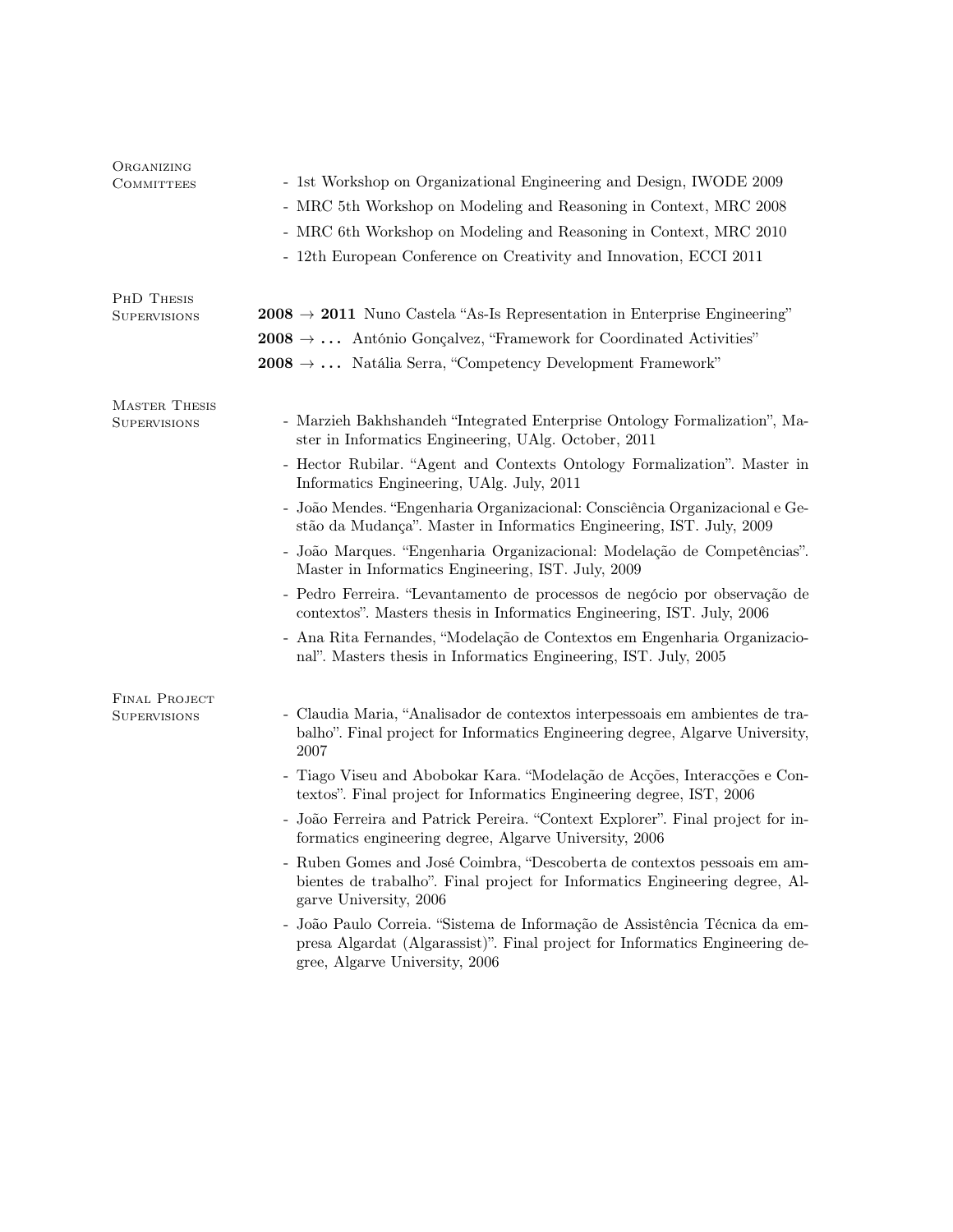| Thesis                  |                                                                                                                                                                                                                                   |
|-------------------------|-----------------------------------------------------------------------------------------------------------------------------------------------------------------------------------------------------------------------------------|
| <b>EXAMINATIONS</b>     | - Jury member of the PhD thesis "Interfaces Pessoa-Máquina em Ambientes<br>de Programação Logo". July, 2011                                                                                                                       |
|                         | - Jury member of the master's thesis "Technological learning in Microalgae<br>Production Systems: Revisiting the experience curve and learning mechanis-<br>ms". Februrary 2011                                                   |
|                         | - Examiner of the master's thesis "MAPA: Monitoring and Annotation of Bu-<br>siness Processes and Activities", Paulo Dias. December, 2010                                                                                         |
|                         | - Examiner of the the master's thesis "Refinamento de Diagramas de Classes:<br>Análise e Verificação", Ana Ferreira. May, 2010                                                                                                    |
| PROJECT                 |                                                                                                                                                                                                                                   |
| <b>EVALUATIONS</b>      | - Context Awareness in Predictive Analytics (CAPA). Submitted to the Dutch<br>Technology Foundation STW, Open Technology Program, March 2011.                                                                                     |
| <b>SEMINARS</b>         |                                                                                                                                                                                                                                   |
|                         | - "Exploring User-Driven Technological Change of Discontinued Home Video<br>Games Hardware: An Activity Theory Based Approach", Jorge Graça and<br>Marielba Zacarias. CIEO, Feb 2011                                              |
|                         | - "Collaborative Methods for Business Process Discovery", Paula Ventura and<br>Marielba Zacarias. CIEO, Feb 2011                                                                                                                  |
| <b>OTHER ACTIVITIES</b> |                                                                                                                                                                                                                                   |
|                         | - Founding member of the Association for the Paulo Condado Foundation,<br>dedicated to fund research in assistive technologies, since 2011                                                                                        |
|                         | - Team for business process discovery and modelling at UAlg, 2010                                                                                                                                                                 |
|                         | - Open Week coordinator at UAlg in 2009 and 2011                                                                                                                                                                                  |
|                         | - Open Week collaborator at UAlg in 2009, 2010 and 2011                                                                                                                                                                           |
| <b>BOOKS</b>            | [1] Zacarias, M., Oliveira, J.V., eds. <i>Human-Computer Interaction: The Agency</i><br><i>Perspective.</i> Studies in Computational Intelligence. Springer (In Press), 2012.                                                     |
|                         | [2] Lopez, I., Zacarias, M. Sistema Experto para recomendaciones de cal en los<br>suelos de Venezuela. No. 3 in SERIE D. Maracay, Venezuela: INIA. Centro<br>Nacional de Investigaciones Agropecuarias, 2002.                     |
| <b>JOURNAL PAPERS</b>   | [3] Castela, N., Dias, P., Zacarias, M., Tribolet, J. Collaborative maintenance of<br>business process models. International Journal on Organizational Design and<br><i>Engineering</i> , 2012.                                   |
|                         | [4] Zacarias, M., Reis, P., Pinto, H.S., Tribolet, J. Towards enterprise architecture<br>frameworks for complex evolving systems and organisations. International<br>Journal of Organizational Design and Engineering, 2011.      |
|                         | [5] Zacarias, M., Magalhães, R., Pinto, H. S., Tribolet, J. Defining an architectu-<br>ral view for human resources. International Journal of Business Information<br><i>Systems</i> , $5(4)$ , <b>2010</b> .                     |
|                         | [6] Zacarias, M., Magalhães, R., Pinto, H.S., Tribolet, J. An agent-centric and<br>'context-aware' perspective for the alignment between individuals and orga-<br>nizations. Information Systems, $35(4):441-466$ , <b>2010</b> . |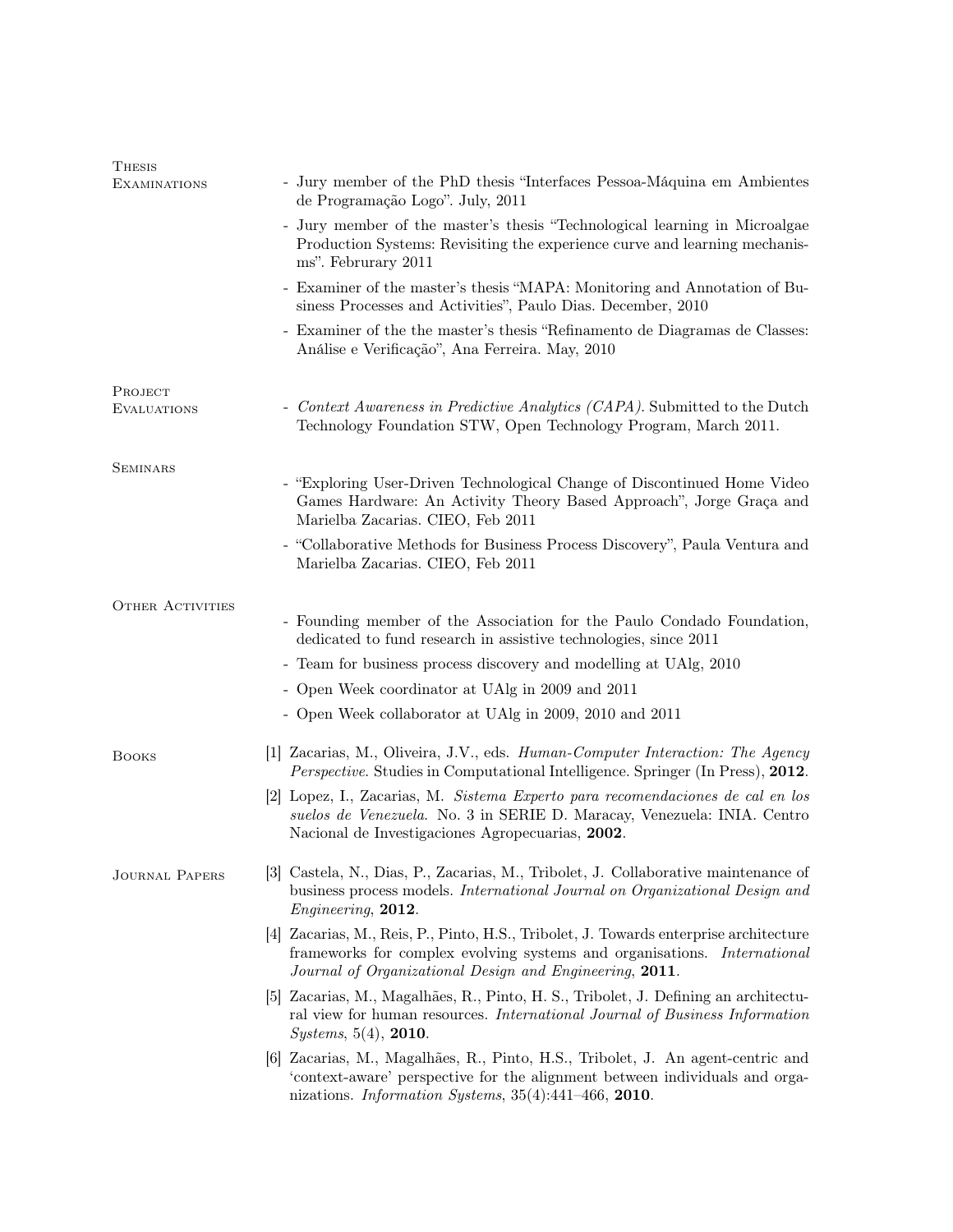- [7] Magalhães, R., Zacarias, M., Tribolet, J. Making sense of enterprise architectures as tools of organizational self-awareness. Journal of Enterprise Architecture, 3(4):64–72, 2008.
- [8] Zacarias, M., Serendero, P., Pinto, H. S., Tribolet, J. Capturing and modeling work practice: A context-based approach. Revue d'Intelligence Artificialle: Context Modeling and Reasoning, 5(22):669–688, 2008.
- BOOK CHAPTERS [9] Tribolet, J., Zacarias, M., Magalhães, R. Innovation for Development, chap. Enhancing Organizational Self-Awareness with Enterprise Modeling Frameworks, pp. 21–36. CIEO, UAlg, 2009.
	- [10] Zacarias, M., Magalhães, R., Tribolet, J. Handbook of Research on E-Transformation and Human Resource Management Technologies: Organizational Outcomes and Challenges, chap. Modeling Human Resources in the Emergent Organization, pp. 232–251. Information Science Reference, 2009.
	- [11] Zacarias, M., Magalhães, R., Caetano, A., Pinto, H.S., Tribolet, J. Ontologies for Business Interactions, chap. Towards Organizational Self-Awareness: An Initial Architecture and Ontology, pp. 101–120. IDEA Group, 2008.
	- [12] Zacarias, M., Pinto, H. S., Tribolet, J. Discovering Multi-Tasking Behavior at Work: A Context-Based Ontology, vol. 4385 of LNCS, pp. 292–307. Springer, 2007.
- Conference Papers [13] Castela, N., Zacarias, M., Tribolet, J. Proasis: As-is business process model maintenance. In 3rd Conference on Practice-driven Research on Enterprise Transformation. 2011.
	- [14] Condado, P. A., Godiho, R., Zacarias, M., Lobo, F. G. Easywrite: A touchbased entry method for mobile devices. In Interact 2011 Workshop on Mobile Accessibility (MOBACC 2011). **2011**.
	- [15] Gonçalves, A., Zacarias, M., Sousa, P. Analyzing people's work carried out in organizations and relationship with technology. In Enterprise Information Systems. International Conference, CENTERIS 2011. Algarve, Portugal, October. 2011.
	- [16] Ventura, P., Zacarias, M. Bam: Business alignment methodology. In Enterprise Information Systems. International Conference, CENTERIS 2011. Algarve, Portugal, October. 2011.
	- [17] Ventura, P., Zacarias, M., Castela, N., Dias, P. Collaborative business process discovery: Method and case study. In EuroSPI 2011 Industry-Experience track. 2011.
	- [18] Cassens, J., Kofod-Petersen, A., Zacarias, M., Wegener, R., eds. 6th International Workshop on Modeling and Reasoning in Context Proceedings, held in conjunction with the European Conference of Artificial Intelligence (ECAI 2010), August 2010, Lisbon, Portugal. 2010.
	- [19] Castela, N., DIas, P., Zacarias, M., Tribolet, J. MAPA: Monitoring and annotation of business processes. In Enterprise Information Systems. International Conference, CENTERIS 2010. Viana do Castelo, Portugal, October 2010. Proceedings Part I, pp. 101–110. Springer, 2010.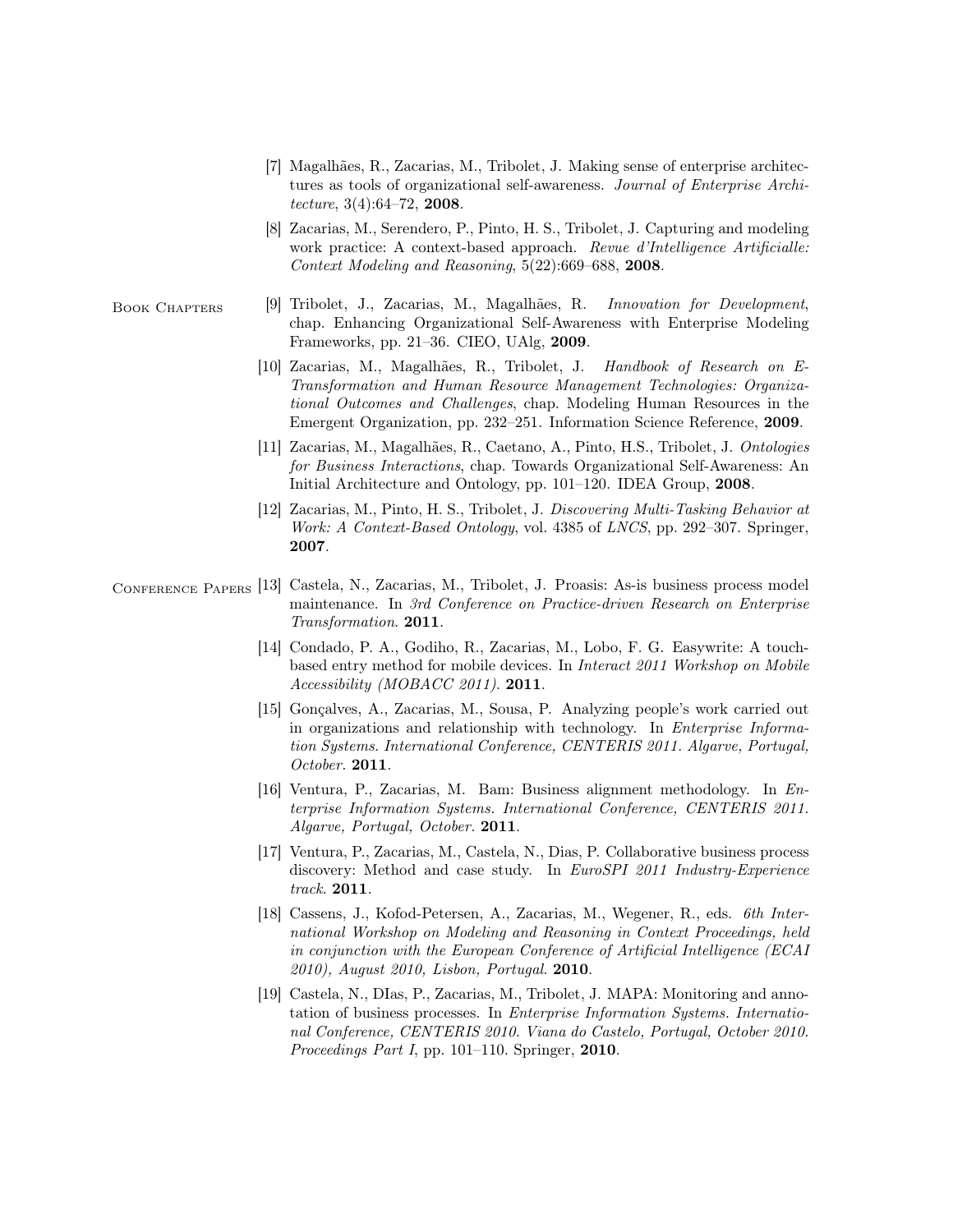- [20] Castela, N., Zacarias, M., Tribolet, M. Dynamic business process model updating. In Enterprise Information Systems. International Conference, CEN-TERIS 2010. Viana do Castelo, Portugal, October 2010. Proceedings Part II, pp. 158–167. Springer, 2010.
- [21] Marques, J., Zacarias, M., Tribolet, J. Bottom-up competency modeling. In A. Albani, J. Dietz, eds., 6th International Workshop on Cooperation and Interoperability - Architecture and Ontology CIAO! 2010 held at DESRIST 2010. St. Gallen, Switzerland, 49. LNBIP, Springer, 2010.
- [22] Cassens, J., Kofod-Petersen, A., Leake, D., Zacarias, M., eds. 5th International Workshop on Modeling and Reasoning in Context Proceedings, held in conjunction with the International Conference on Human-Centered Processes (HCP 08), 2010, Delft, Netherlands. 2008.
- [23] Zacarias, M., Magalhães, R., Tribolet, J. Engineering the organization from the bottom-up. In 2nd International Workshop on Human Resource Management Systems. Barcelona, Spain, 2008.
- [24] Zacarias, M., Pinto, H. S., Tribolet, J. Automatic discovery of personal action contexts. In 5th International Workshop on Modeling and Reasoning in Context. Delft, Netherlands, 2008.
- [25] Caetano, A., Zacarias, M., R., Silva, Tribolet, J. A framework for business process modeling and alignment. In IRMA 2007 Business Process Management Track, pp. 683–687. **2007**.
- [26] Ferreira, D., Zacarias, M., Malheiros, M., Ferreira, P. Approaching process mining with sequence clustering: Experiments and findings. In G. Alonso, P. Dadam, M. Roseman, eds., Business Process Management. 5th International Conference, BPM 2007, vol. 4714 of LNCS, pp. 360–374. Springer, 2007.
- [27] Pombinho, J., Caetano, A., Zacarias, M., Tribolet, J. Modeling organizational competencies for business process description and alignment. In 2007 IRMA International Conference, pp. 776–780. 2007.
- [28] Zacarias, M., Caetano, A., Magalhães, R., Tribolet, J. Adding a human perspective to enterprise architectures. In 18th International Conference on Database and Expert Systems Applications (DEXA '07), pp. 840–844. IEEE Computer Society Press, 2007.
- [29] Zacarias, M., Pinto, H. S., Tribolet, J. Integrating engineering, cognitive and social approaches for a comprehensive modeling of organizational agents and their contexts, , heidelberg: Springer, 2007. In 6th Interdiscplinary Conference in Modeling and Using Context, (CONTEXT '07), vol. 4635 of LNCS (LNAI), pp. 517–530. Springer, 2007.
- [30] Zacarias, M., Pinto, H. S., Tribolet, J. Reverse engineering of personal and inter-personal work practices: A context-based approach. In  $\mu$ th International Workshop on Modeling and Reasoning in Context (MRC '07), pp. 75–88. 2007.
- [31] Zacarias, M., Gomes, R., Coimbra, J., Pinto, H. S., Tribolet, J. Discovering personal action contexts with SQL Server Integration and Analysis Services. In A. Garcia, T. Batista, R. Choren, C. Lucena, eds., 2nd International Conference on Innovative Views of .NET Technologies (IVNET '06), Oct. 2006 ., pp. 217–236. Florianópolis, Brazil, 2006.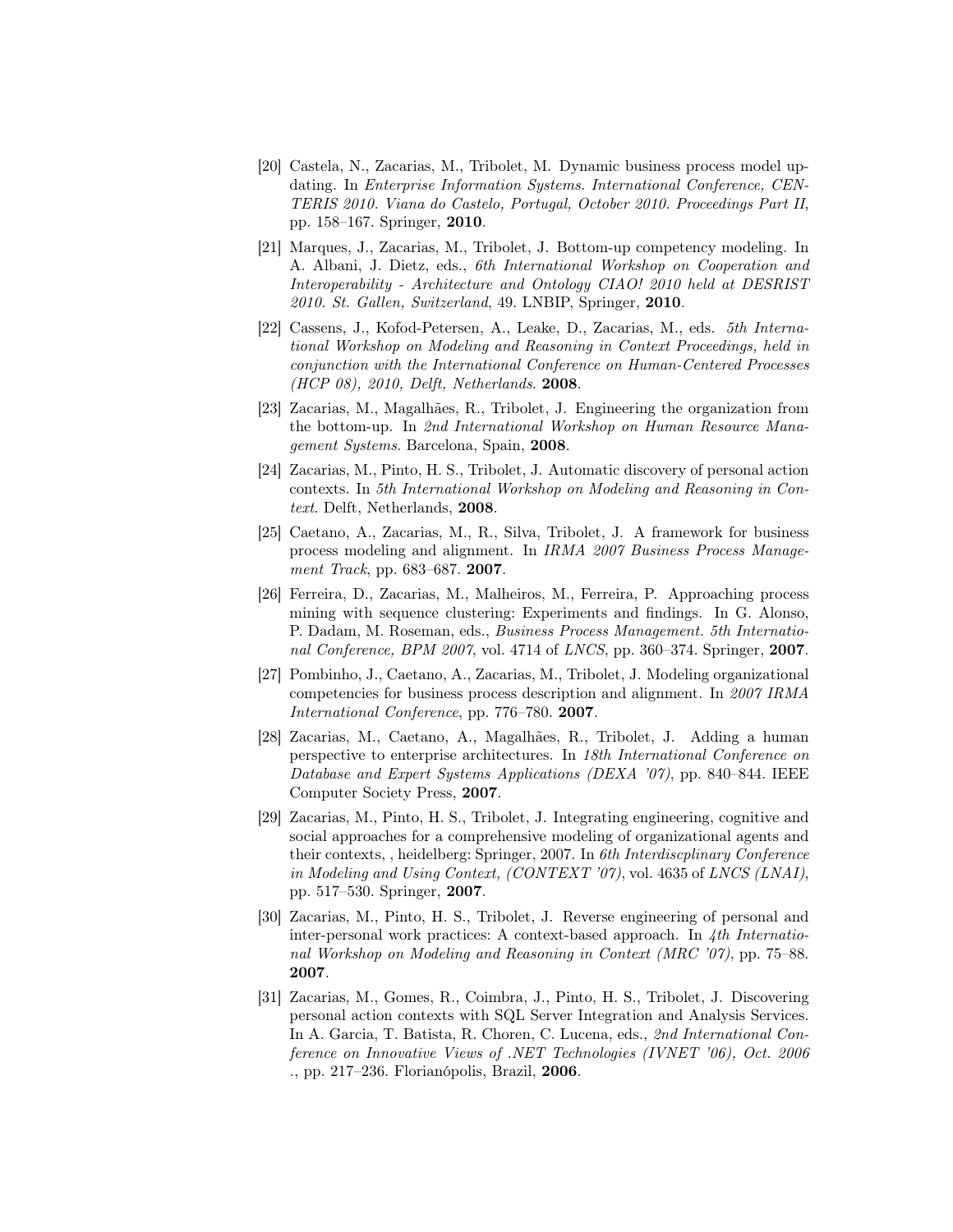- [32] Zacarias, M., Pinto, H. S., Tribolet, J. A context-based approach to discover multi-tasking behavior at work. In 5th International Workshop on Task Models  $\mathcal B$  Diagrams for UI Design (TAMODIA '06), pp. 181–188. 2006.
- [33] Caetano, A., Zacarias, M., Rito, A., Tribolet, J. Specifying business processes with role and business object models. In 16th International Resource Management Association Conference, (IRMA 2005). San Diego CA, USA. 2005.
- [34] Caetano, A., Zacarias, M., Silva, R., Tribolet, J. A role based framework for business process modelling. In 38th Hawaii International Conference on System Sciences (HICSS '05), vol. 01, p. 13.3. 2005.
- [35] Macedo, P., Zacarias, M. Projecto de investigação em modelação de processos de producção em engenharia organizacional: Discussão de técnicas e metodologias aplicadas. In  $6\hat{A}^a$  Conferência da Associação Portuguesa de Sistemas de Informação CAPSI. Bragança Portugal. 2005.
- [36] Zacarias, M., Caetano, A., Pinto, H. S., Tribolet, J. Modeling contexts for a business process oriented support. In 2nd International Workshop on Knowledge Management and Distributed Agile Processes, vol. 3782 of LNCS  $(LNAI)$ , pp. 431–442. Springer, 2005.
- [37] Zacarias, M., Marques, A. R., Pinto, H. S., Tribolet, J. Enhancing collaboration services with business context models. In Workshops on Cooperative Systems and Context, and, Groupware and Context, vol. 133. CEUR, 2005.

**PORTUGUESE** PUBLICATIONS

- [38] Gonçalves, António, Zacarias, Marielba, Sousa, Pedro. Análise da práticas das pessoas numa organização sob a perspectiva da teoria da actividade. In 11a Conferência da Associação Portuguesa de Sistemas de Informação (CAPSI). 2011.
- [39] Gonçalves, António, Zacarias, Marielba, Sousa, Pedro. Proposta de um enquadramento análitico de suposte á dinâmica das actividades. In 11a Conferência da Associação Portuguesa de Sistemas de Informação (CAPSI). 2011.
- [40] Macedo, P., Zacarias, M. Projecto de investigação em modelação de processos de producção em engenharia organizacional: Discussão de técnicas e metodologias aplicadas. In 6a Conferência da Associação Portuguesa de Sistemas de Informação (CAPSI). 2005.
- [41] Zacarias, M., Pinto, H. S., Tribolet, J. Modelação de contextos em engenharia organizacional. In 5a Conferencia Portuguesa dos Sistemas de Informação  $(CAPSI)$ . Lisboa, Portugal, 2004.
- [42] Zacarias, M., Pinto, H. S., Tribolet, J. Redes de conhecimento em engenharia organizacional: O imperativo dos contextos de acção. Cadernos BAD, 1:6–20, 2004.
- Discussion Papers [43] Ventura, P., Zacarias, M. Collaborative methods for business processes discovery. In *Discussion Papers*. CIEO, UAlg, 2011.